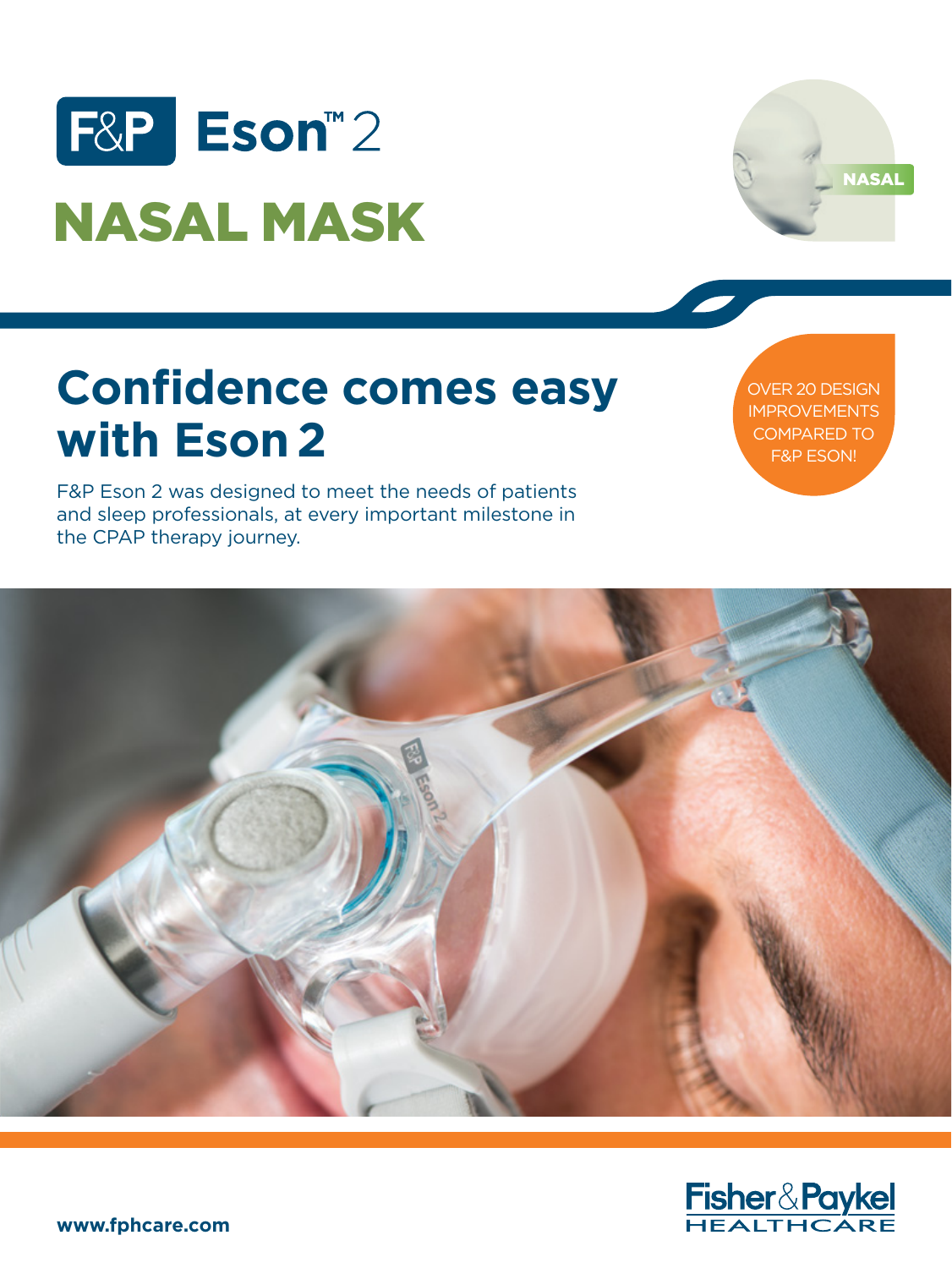## **Confidence comes easy... at every CPAP therapy milestone**

To improve on a mask designed for performance and comfort, our development team focused on ease of use, providing you and your patient confidence at every step from titration through to adherence.

## **CPAP therapy journey**

#### **FOR THE SLEEP PROFESSIONAL FOR THE PATIENT**

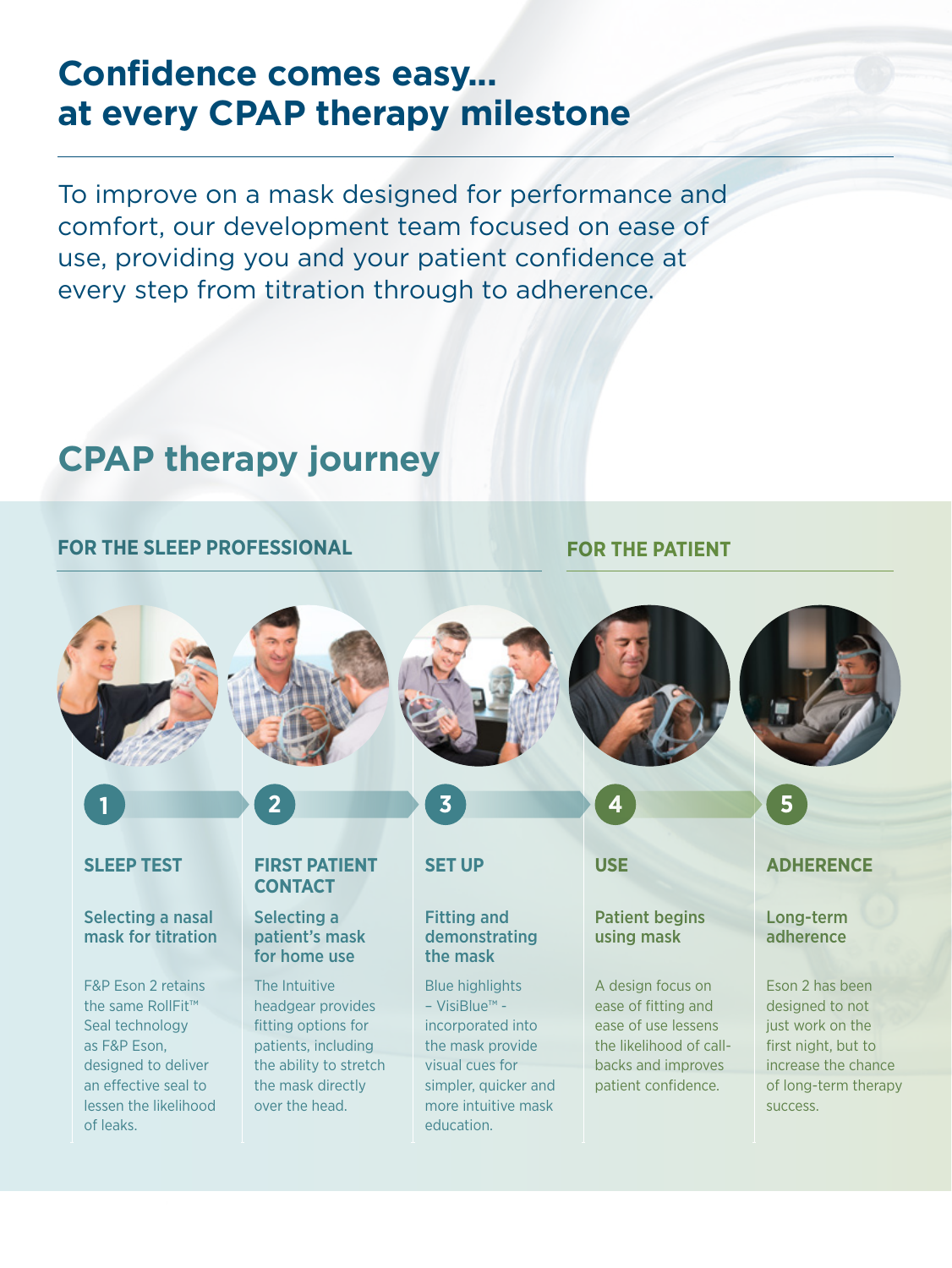# **F&P** Eson<sup>™2</sup> Key features and benefits

## **Intuitive Headgear**  This high quality headgear provides fitting options for patients, including the ability to stretch the mask directly over the head.**Easy Frame**  The Easy Frame – which fits all three seal sizes – now has a narrower profile. This provides a clearer line of sight while retaining seal stability. ċ **RollFit Seal**   $22$  Eson: The RollFit Seal is designed to deliver a precise fit and effective seal by automatically adjusting **VisiBlue** on the bridge of the nose. Blue highlights incorporated into key mask components assist patients with mask use, orientation, disassembly and reassembly. **Washable Diffuser** The innovative diffuser,

which reduces noise and draft, is now washable and more durable.